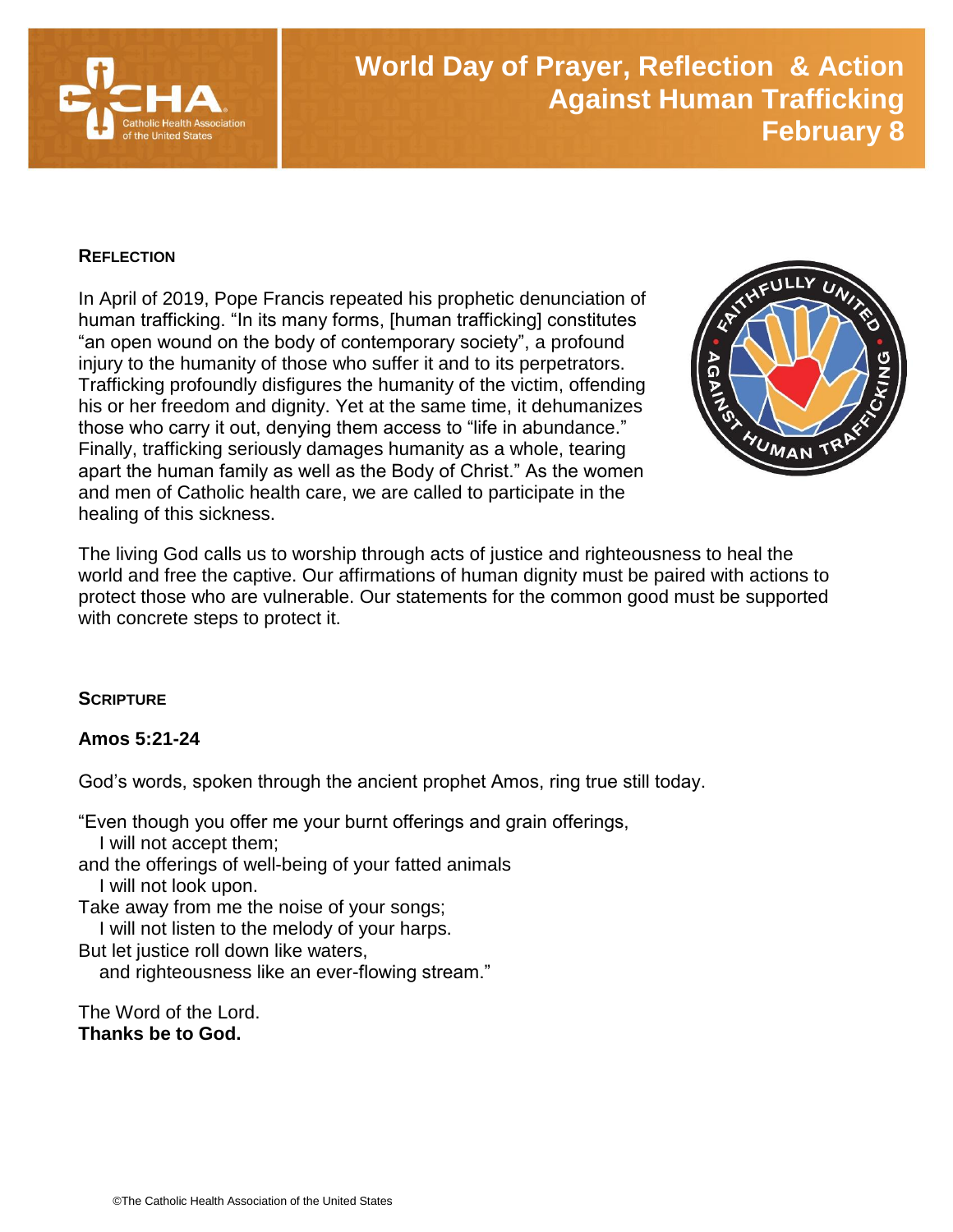

## **Exodus 14: 10, 11, 13-15, 19-22**

The people of Israel lifted up their eyes, and behold, the Egyptians were marching after them, and they feared greatly. And the people of Israel cried out to the LORD. They said to Moses, "Is it because there are no graves in Egypt that you have taken us away to die in the wilderness? What have you done to us in bringing us out of Egypt? And Moses said to the people, "Fear not, stand firm, and see the salvation of the LORD, which he will work for you today. For the Egyptians whom you see today, you shall never see again. The LORD will fight for you, and you have only to be silent."

The LORD said to Moses, "Why do you cry to me? Tell the people of Israel to go forward. Lift up your staff, and stretch out your hand over the sea and divide it, that the people of Israel may go through the sea on dry ground.

Then the angel of God who was going before the host of Israel moved and went behind them, and the pillar of cloud moved from before them and stood behind them, coming between the host of Egypt and the host of Israel. And there was the cloud and the darkness. And it lit up the night without one coming near the other all night.

Then Moses stretched out his hand over the sea, and the LORD drove the sea back by a strong east wind all night and made the sea dry land, and the waters were divided. And the people of Israel went into the midst of the sea on dry ground, the waters being a wall to them on their right hand and on their left."

The Word of the Lord. **Thanks be to God.**

### **INTERCESSIONS**

Let us begin our action in prayer for our exploited sisters and brothers. Please respond, God of Justice, free them.

For those forced into slavery and servitude. **God of Justice, free them.**

For those who are sexually exploited. **God of Justice, free them.**

For those forced into marriage. **God of Justice, free them.**

For those who have been maimed, mistreated and made to beg. **God of Justice, free** 

**them.**